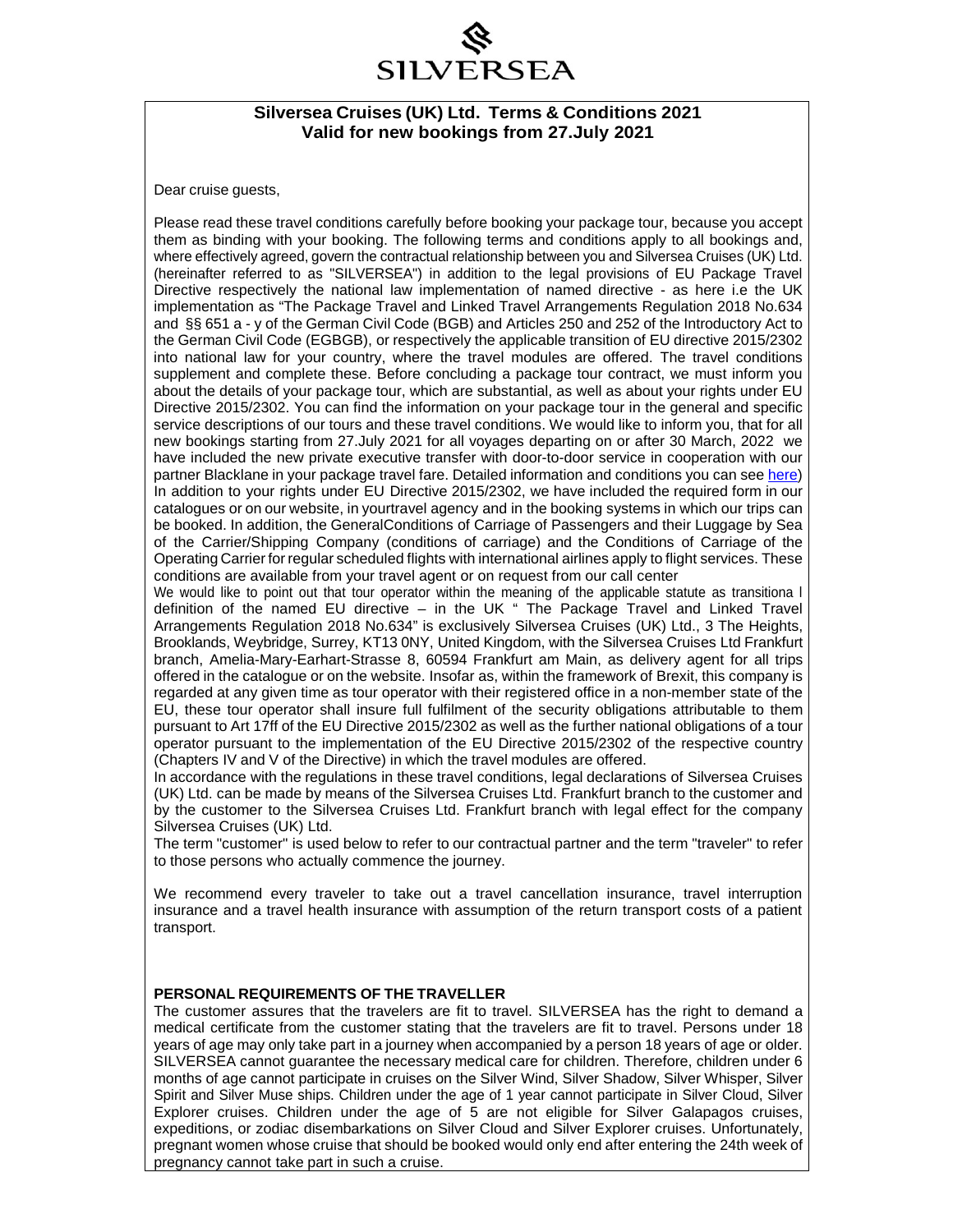## 令 SILVERSEA

 $\overline{\phantom{a}}$ 

| <b>1. REGISTRATION AND CONCLUSION OF THE TRAVEL CONTRACT</b>                                                                                                                                                                                                                                                                                                                                                                                                                                                                                                                                                                                                                                                                                                                                                                                                                                                                                                              |  |
|---------------------------------------------------------------------------------------------------------------------------------------------------------------------------------------------------------------------------------------------------------------------------------------------------------------------------------------------------------------------------------------------------------------------------------------------------------------------------------------------------------------------------------------------------------------------------------------------------------------------------------------------------------------------------------------------------------------------------------------------------------------------------------------------------------------------------------------------------------------------------------------------------------------------------------------------------------------------------|--|
| 1.1 With the booking (travel registration) the customer bindingly offers SILVERSEA the<br>conclusion of a travel contract and at the same time confirms to SILVERSEA the knowledge<br>of the above mentioned pre-contractual information. Registration is possible in writing, by fax<br>or electronically, in exceptional cases also by telephone. It is made by the applicant also for<br>all participants listed in the registration. The basis of this offer is the travel advertisement with<br>all information contained therein, in particular also with regard to offered flight services, as<br>well as these travel conditions.                                                                                                                                                                                                                                                                                                                                 |  |
| 1.2 The package travel contract is concluded exclusively with the written travel confirmation or<br>invoice by SILVERSEA. The electronic confirmation of receipt of the travel registration as well<br>as a booking form signed at the travel agency, if applicable, do not constitute acceptance of<br>the travel contract. If the travel confirmation is made immediately after pressing the button<br>"Pay to book" by the immediate display of the travel confirmation on the screen, the package<br>travel contract is concluded with the display of this travel confirmation. SILVERSEA is not<br>obliged in case of non-acceptance of the travel request to expressly declare non-acceptance<br>and/or to justify non-acceptance to the customer.                                                                                                                                                                                                                  |  |
| 1.3 The customer is responsible for all contractual obligations of fellow travelers for whom he<br>makes the booking as for his own, provided that he has assumed this obligation by express<br>and separate declaration.                                                                                                                                                                                                                                                                                                                                                                                                                                                                                                                                                                                                                                                                                                                                                 |  |
| 1.4 If the content of the travel confirmation deviates from the content of the registration,<br>SILVERSEA shall be bound to this new offer for 7 days. The travel contract is concluded on<br>the basis of the new offer if the customer accepts the offer by express declaration, down<br>payment, payment of the balance or commencement of travel within the specified period.<br>According to the legal regulations for package tour contracts concluded at a distance (e.g.<br>via letters, telephone calls, e-mails, tele media or online services), there is no right of<br>withdrawal, but only the legal right of withdrawal and cancellation. However, a right of<br>cancellation exists if the contract for travel services has been concluded outside business<br>premises, unless the negotiations on which the conclusion of the contract is based were<br>based on a previous order by the consumer; in the latter case there is no right of cancellation. |  |
| 2. PAYMENT                                                                                                                                                                                                                                                                                                                                                                                                                                                                                                                                                                                                                                                                                                                                                                                                                                                                                                                                                                |  |
| 2.1 SILVERSEA and travel agents may only demand or accept payments on the travel price<br>before the end of the trip if the security note has been handed over to the customer. After<br>conclusion of the contract, a down payment of 25% of the tour price is due upon handing over<br>of the security certificate. The remaining payment is due 120 days (180 days for World cruise<br>and similar special cruises) before the start of the trip, provided that the security note has<br>been handed over.                                                                                                                                                                                                                                                                                                                                                                                                                                                             |  |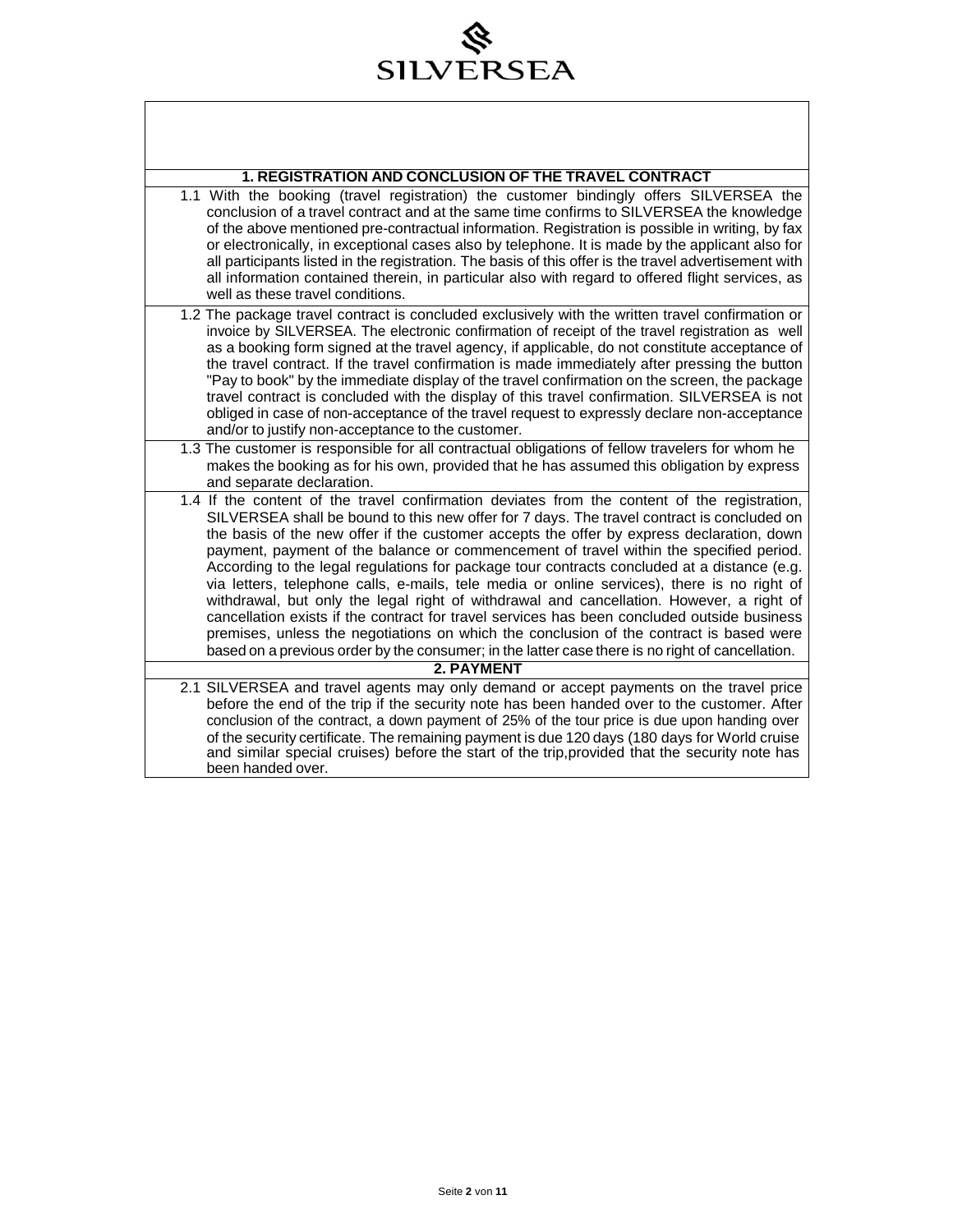

2.2 If the customer does not make the down payment and/or the balance payment in accordance with the agreed payment due dates, and if SILVERSEA is willing and able to properly provide the contractual services, has fulfilled the statutory information obligations and no legal or contractual right of retention exists on your part, SILVERSEA shall be entitled, in the event of non-performance of the down payment, to withdraw from the package tour contract after issuing a reminder setting a deadline and to charge you with the costs of withdrawal in accordance with section 4.2 sentences 2 to 4.4. If the agreed tour price has not been paid in full by the due date, SILVERSEA shall be entitled to terminate the package tour contract and to claim damages in the amount of the corresponding cancellation fees, provided that there was not already at that time a tour deficiency justifying cancellation. SILVERSEA shall be entitled to claim damages for non-performance under the conditions of UK Law or similar national law statutes . If you have booked your trip only 30 days before the start of the trip or later, full payment must be made immediately after receipt of the travel confirmation with security note. With the travel confirmation/invoice you will receive a security note based on the local law requirements. SILVERSEA has taken out insolvency bonding according to IPP to secure your customer deposits/payments. The respective local security note securities a direct claim against the bonding organization in the event of insolvency of SILVERSEA and it's address is sent to you with the travel confirmation.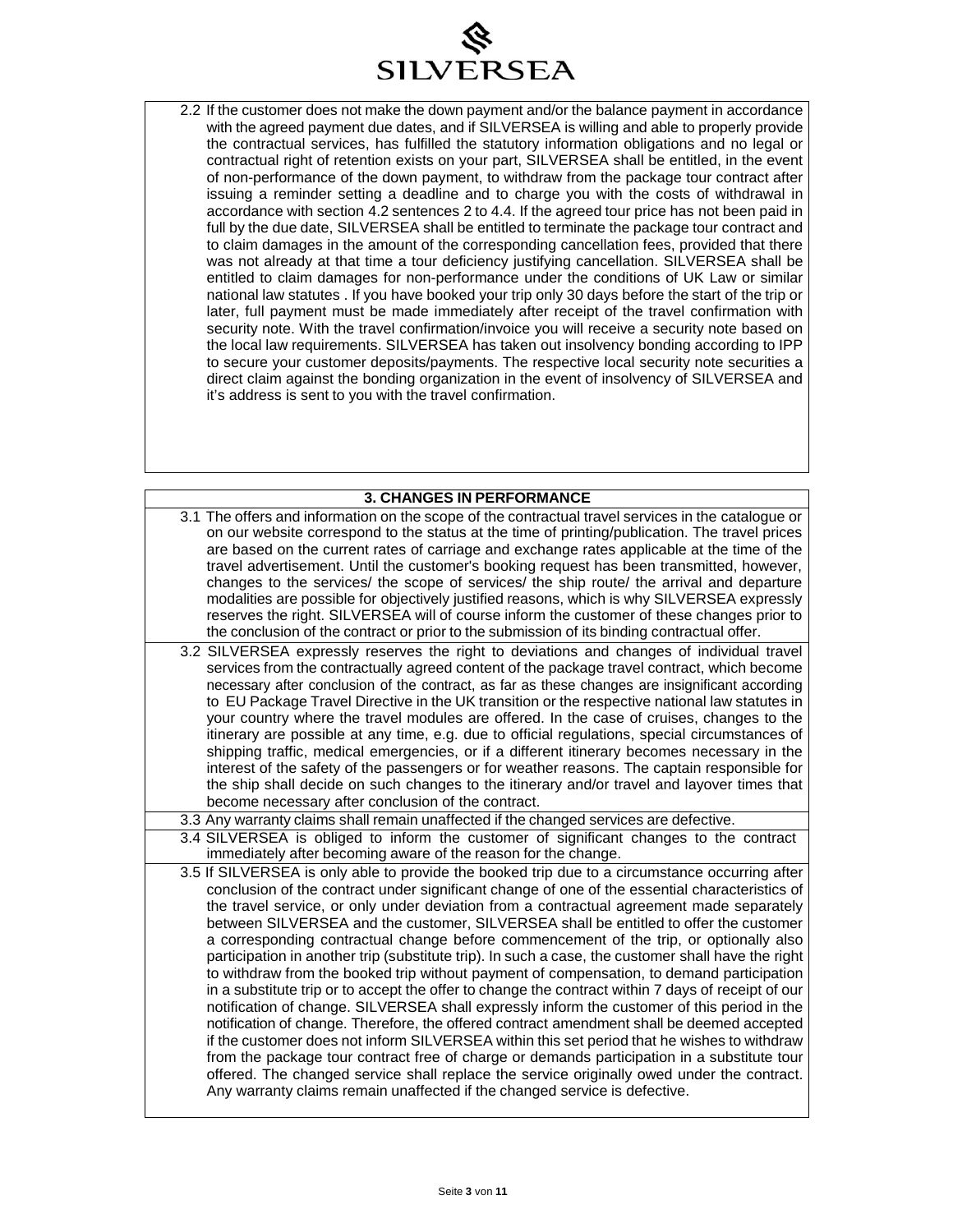

#### **4. CANCELLATION BY THE CUSTOMER BEFORE COMMENCEMENT OF TRAVEL / CANCELLATION COSTS**

- 4.1 The customer can withdraw from the trip at any time before the start of the trip. Cancellation must be made to SILVERSEA at the address given below. If the trip was booked through a travel agency, the withdrawal can also be declared to this agency. The customer is recommended to declare the cancellation in writing. The date of receipt by SILVERSEA of the notice of withdrawal shall be decisive for the date of withdrawal.
- 4.2 If the customer withdraws before the start of the trip or does not commence the trip, SILVERSEA loses its claim to the travel price. SILVERSEA may instead demand reasonable compensation insofar as SILVERSEA is not responsible for the cancellation or insofar as extraordinary circumstances do not occur at the place of destination or its immediate vicinity which considerably impair the performance of the journey or the carriage of persons to the place of destination; circumstances are unavoidable if they are not subject to the control of SILVERSEA and their consequences could not have been avoided even if all reasonable precautions had been taken.
	- 4.3 The amount of the compensation shall be determined by the travel price less the value of the expenses saved by SILVERSEA and less what SILVERSEA acquires through other use of the travel services, which shall be justified by SILVERSEA at the customer's request. SILVERSEA has determined the following compensation lump sums taking into account the period between the notice of withdrawal and the commencement of the journey as well as the expected savings of expenses and the expected acquisition through other use of the

travel services. The compensation will be calculated as follows with the respective cancellation scale after the date of receipt of the notice of cancellation:

The following cancellation fees apply to all other trips with **travel date from 01.01.2022**, with the exception of world tours and the special trips through the Northeast Passage and Northwest Passage and named "Specialoffers":

- in case of cancellation between deposit and 151 days before departure: 250 EUR/ 200 GBP/ 250 USD;
- Cancellation 150 121 days prior to departure: 15% of the tour price;
- for cancellations 120 91 days prior to departure: 25% of the tour price;
- for cancellations 90-61 days prior to departure: 50% of the tour price
- 60 31 days before the start of the trip: 75% of the tour price;
- for cancellations 30 0 days before departure: 100% of the tour price;
- in case of cancellation on the day of departure or in case of non-arrival: 100% of the tour price.

The following cancellation fees apply to all other trips with **travel date up to 31.12.2021**, with the exception of world tours andthe special trips through the Northeast Passage and Northwest Passage and named "Specialoffers":

- in case of cancellation between deposit and 121 days before departure: 90 EUR/ 65GBP/ 100 USD;
- for cancellations 120 91 days prior to departure: 15% of the tour price;
- for cancellations 90-61 days prior to departure: 50% of the tour price
- 60 31 days before the start of the trip: 75% of the tour price;
- for cancellations 30 0 days before departure: 100% of the tour price;
- in case of cancellation on the day of departure or in case of non-arrival: 100% of the tour price.

For "Specials" the terms for cancellation will be published in the detailed product description of the"Special".

Standard cancellation and payment plan policies will be replaced by world travel policies and payment plans for the following journeys:-Northeast Passage, Northwest Passage, Ross Sea and Grand Voyages and world cruise for **booked departures from 01.01.2022**:

in case of cancellation between deposit and 181 days before departure: 450 EUR/ 350 GBP/ 500 USD; this administration fee will be automatically awarded as Future Cruise Credit (FCC) for any future booking with SILVERSEA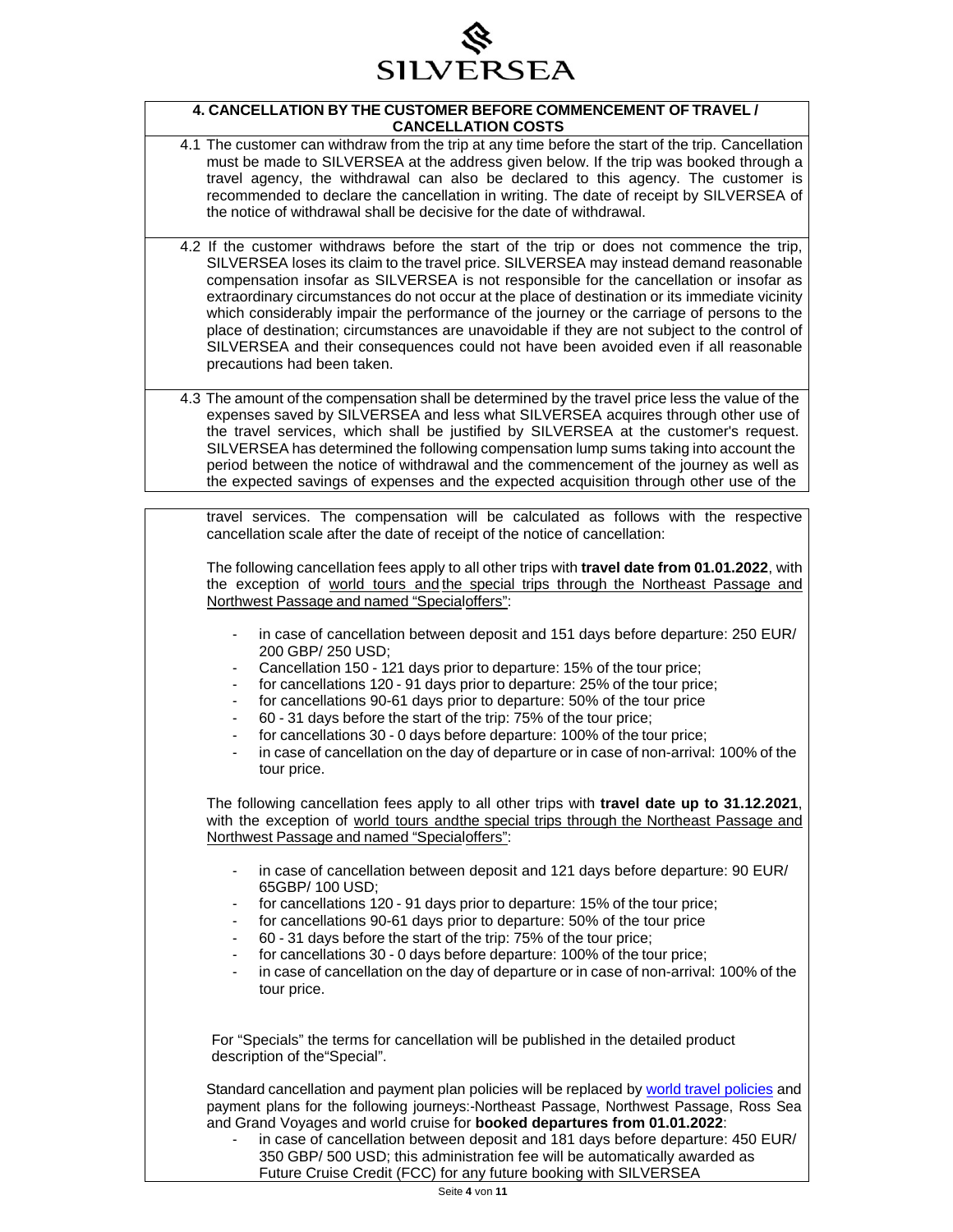| <b>SILVERSEA</b>                                                                                                                                                                                                                                                                                                                                                                                                                                                                                                                                                                                                                                                                                                                                                                                                                                                                                                                                                                                                                                                                                                                                                                                                                                                                                                                                                                                                                                                                                                                                                                                           |  |  |
|------------------------------------------------------------------------------------------------------------------------------------------------------------------------------------------------------------------------------------------------------------------------------------------------------------------------------------------------------------------------------------------------------------------------------------------------------------------------------------------------------------------------------------------------------------------------------------------------------------------------------------------------------------------------------------------------------------------------------------------------------------------------------------------------------------------------------------------------------------------------------------------------------------------------------------------------------------------------------------------------------------------------------------------------------------------------------------------------------------------------------------------------------------------------------------------------------------------------------------------------------------------------------------------------------------------------------------------------------------------------------------------------------------------------------------------------------------------------------------------------------------------------------------------------------------------------------------------------------------|--|--|
| Cancellation 180 - 151 days prior to departure: 25% of the tour price;<br>$\overline{\phantom{a}}$<br>for cancellations 150 - 121 days prior to departure: 50% of the tour price;<br>for cancellations 120 - 91 days prior to departure: 75% of the tour price<br>$\blacksquare$<br>90 - 0 days before the start of the trip: 100% of the tour price;<br>$\overline{\phantom{a}}$<br>in case of cancellation on the day of departure or in case of non-arrival: 100% of the<br>tour price.                                                                                                                                                                                                                                                                                                                                                                                                                                                                                                                                                                                                                                                                                                                                                                                                                                                                                                                                                                                                                                                                                                                 |  |  |
| Standard cancellation and payment plan policies will be replaced by world travel policies and<br>payment plans for the following journeys:-Northeast Passage, Northwest Passage, Ross Sea<br>and Grand Voyages and world cruise for booked departures up to 31.12.2021:<br>in case of cancellation between deposit and 181 days before departure: 450 EUR/<br>350 GBP/ 500 USD;<br>Cancellation 180 - 151 days prior to departure: 25% of the tour price;<br>$\blacksquare$<br>for cancellations 150 - 121 days prior to departure: 50% of the tour price;<br>for cancellations 120 - 91 days prior to departure: 75% of the tour price<br>90 - 0 days before the start of the trip: 100% of the tour price;<br>in case of cancellation on the day of departure or in case of non-arrival: 100% of the<br>tour price.                                                                                                                                                                                                                                                                                                                                                                                                                                                                                                                                                                                                                                                                                                                                                                                      |  |  |
| In the case of flight tickets which are booked in addition to the cruise arrangement, 100% of<br>the ticket price will be charged as cancellation fees in the event of cancellation or no show,<br>taxes and fees on the flight ticket will be refunded.                                                                                                                                                                                                                                                                                                                                                                                                                                                                                                                                                                                                                                                                                                                                                                                                                                                                                                                                                                                                                                                                                                                                                                                                                                                                                                                                                   |  |  |
| 4.4 In any case, the customer is at liberty to prove to SILVERSEA that SILVERSEA has                                                                                                                                                                                                                                                                                                                                                                                                                                                                                                                                                                                                                                                                                                                                                                                                                                                                                                                                                                                                                                                                                                                                                                                                                                                                                                                                                                                                                                                                                                                       |  |  |
| incurred no damage at all or substantially less damage than the lump sum demanded by it.<br>4.5 SILVERSEA reserves the right to demand a higher, concrete compensation instead of the<br>aforementioned lump sums if SILVERSEA proves that it has incurred significantly higher<br>expenses than the applicable lump sums. In this case, SILVERSEA shall be obliged to<br>quantify and substantiate the claimed compensation taking into account the saved expenses<br>and any other use of the travel services.                                                                                                                                                                                                                                                                                                                                                                                                                                                                                                                                                                                                                                                                                                                                                                                                                                                                                                                                                                                                                                                                                           |  |  |
| 4.6 The statutory right of the customer to demand from SILVERSEA in accordance with EU<br>Package Travel Directive in the UK Transition or the respective national law statutes, in your<br>country where the travel modules are offered that a third party takes over the rights and<br>obligations arising from the package travel contract instead of him shall remain unaffected by<br>the above conditions. Until the start of the trip, i.e. taking into account a reasonable period of<br>time for organisational measures which must be reasonable for SILVERSEA, the customer<br>may demand that a third party takes his place in the rights and obligations arising from the<br>package travel contract. SILVERSEA may object to the entry of the third party if the third<br>party does not meet the special travel requirements or if its participation is contrary to<br>statutory regulations or official orders. If a third party enters into the contract, he and the<br>customer shall be jointly and severally liable to SILVERSEA for the travel price and the<br>additional costs incurred as a result of the entry of the third party, in particular for changing<br>the flight tickets and fees of the respective service providers.<br>We charge handling fees of $\epsilon$ 50.00 for the transfer of the contract to a substitute person (plus<br>any fees charged by third parties - in particular airlines).<br>Declarations of withdrawal, rebooking and changes should be made in writing in the interest<br>of the customer and for reasons of proof.<br><b>5. REBOOKING</b> |  |  |
| 5.1 If a customer wishes to rebook for another trip, he should ask SILVERSEA to clarify whether                                                                                                                                                                                                                                                                                                                                                                                                                                                                                                                                                                                                                                                                                                                                                                                                                                                                                                                                                                                                                                                                                                                                                                                                                                                                                                                                                                                                                                                                                                            |  |  |
| the request can be met. There is no legal right to rebooking. This does not apply if the<br>rebooking is necessary because SILVERSEA has not provided the traveler with any,<br>insufficient or incorrect pre-contractual information in accordance with EU Package Travel<br>Directive in the UK transition or the respective national law statutes, in your country where<br>the travel modules are offered; in this case the rebooking is possible free of charge.<br>Otherwise, rebooking is only possible if the rebooking takes place on a trip that begins within<br>six months of the original departure date and is more expensive. Changes can only be made<br>up to 61 days before departure and will only be permitted once. In contrast, changes that only<br>relate to individual travel services (e.g. hotel or flight) as well as pure name corrections that<br>do not represent a change of person are possible at any time before departure. When<br>registering your trip, SILVERSEA must have your full name with all first names and surnames<br>and the names of all registered travelers congruent with your valid passport. After                                                                                                                                                                                                                                                                                                                                                                                                                                                  |  |  |

令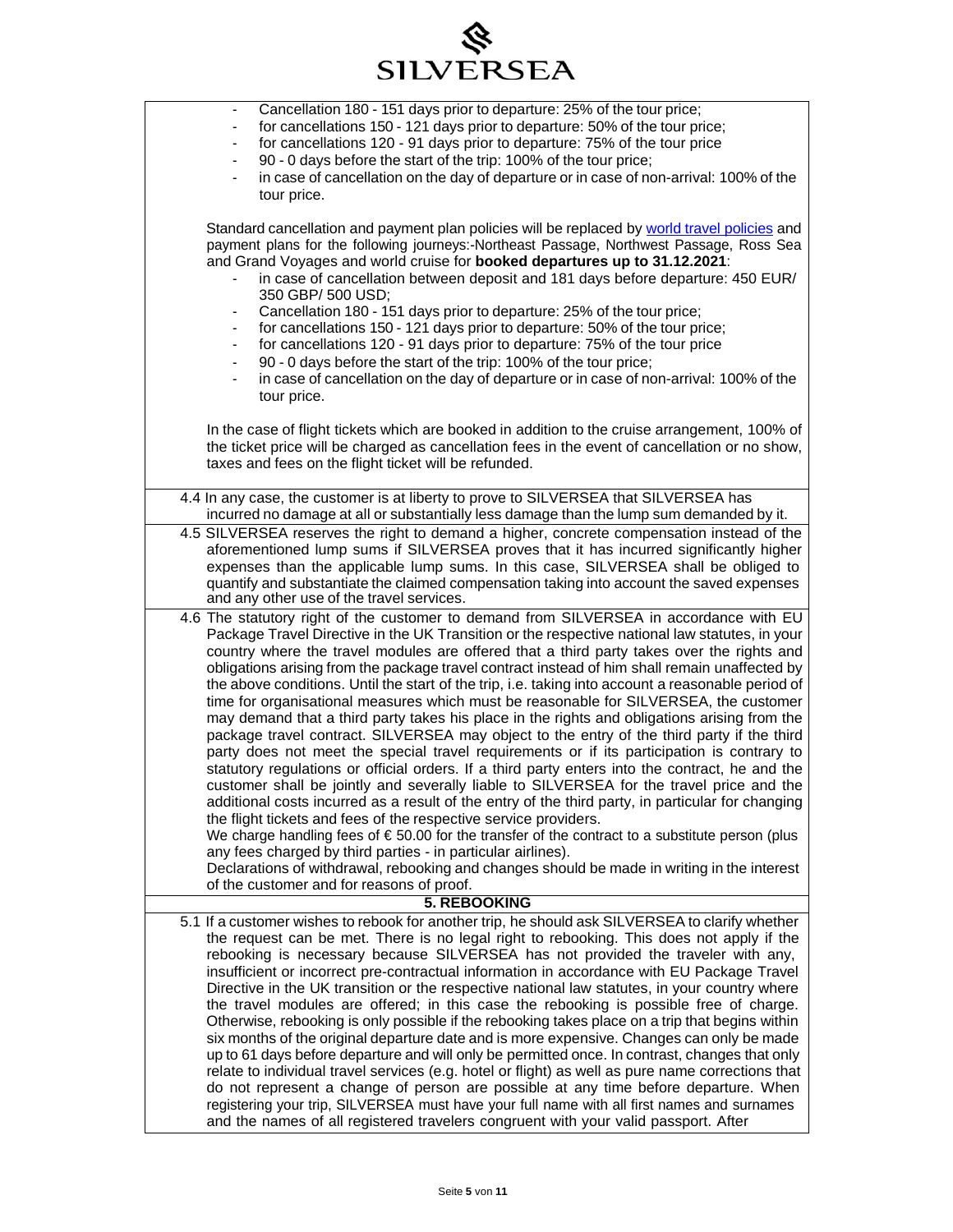

| SILVERSEA has confirmed the trip, name changes are only permitted for a handling fee of $\in$<br>50 per person. Name changes on scheduled flights are only possible in exceptional cases<br>and on request; SILVERSEA charges a name change fee of EUR 100 per person after the<br>issue of the ticket. Depending on the availability of the airfields, additional surcharges may<br>apply. Pure name corrections in case of incorrect spelling are free of charge. The customer<br>will be charged EUR 100.00 for rebookings and changes as well as fees charged by third<br>parties (e.g. airlines). The advertised conditions apply to rebookings and new bookings;<br>discounts and special conditions for the trip to be rebooked cannot be transferred.<br>5.2 Irrespective of this, each customer is free to withdraw from the originally booked trip under<br>the cancellation conditions under Item 4.3 and to book a new trip. This is mandatory for each<br>rebooking request 60 days or later to departure date. |  |
|------------------------------------------------------------------------------------------------------------------------------------------------------------------------------------------------------------------------------------------------------------------------------------------------------------------------------------------------------------------------------------------------------------------------------------------------------------------------------------------------------------------------------------------------------------------------------------------------------------------------------------------------------------------------------------------------------------------------------------------------------------------------------------------------------------------------------------------------------------------------------------------------------------------------------------------------------------------------------------------------------------------------------|--|
| <b>6. SERVICES NOT USED</b>                                                                                                                                                                                                                                                                                                                                                                                                                                                                                                                                                                                                                                                                                                                                                                                                                                                                                                                                                                                                  |  |
| If the traveler does not make use of individual travel services which have been duly offered<br>to him for reasons attributable to him (e.g. early return or other compelling reasons), he shall<br>not be entitled to pro rata reimbursement of the travel price. SILVERSEA will endeavor to<br>have the saved expenses reimbursed by the service providers. This obligation shall not apply<br>if the services concerned are completely insignificant or if reimbursement is contrary to<br>statutory or official provisions.                                                                                                                                                                                                                                                                                                                                                                                                                                                                                              |  |
| 7. TERMINATION FOR REASONS OF CONDUCT OR UNAVOIDABLE, EXTRAORDINARY<br><b>CIRCUMSTANCES</b>                                                                                                                                                                                                                                                                                                                                                                                                                                                                                                                                                                                                                                                                                                                                                                                                                                                                                                                                  |  |
| SILVERSEA may terminate the Travel Contract without notice if the Traveller<br>(a) he has not notified any unfitness to travel known to him before the start of the journey;<br>(b) knowingly misstated his age;<br>(c) is, in the judgement of the master or the ship <sup>3</sup> s doctor, incapable of travelling because of                                                                                                                                                                                                                                                                                                                                                                                                                                                                                                                                                                                                                                                                                             |  |
| illness, infirmity or any other cause;<br>(d) is dependent on company, but travels unaccompanied;                                                                                                                                                                                                                                                                                                                                                                                                                                                                                                                                                                                                                                                                                                                                                                                                                                                                                                                            |  |
| e) the performance of a voyage, notwithstanding a warning from SILVERSEA or the ship's<br>management, causes lasting disruption or behaves in a manner contrary to the contract to<br>such an extent that the immediate cancellation of the contract is justified;<br>f) booked with false personal or nationality details;                                                                                                                                                                                                                                                                                                                                                                                                                                                                                                                                                                                                                                                                                                  |  |
| g) does not appear at the start of the journey within the check-in periods provided, or<br>does not comply with the necessary travel regulations or does not carry the necessary travel<br>documents, so that there is a risk that other passengers may not leave the ship for shore<br>leave.                                                                                                                                                                                                                                                                                                                                                                                                                                                                                                                                                                                                                                                                                                                               |  |
| h) carries weapons, ammunition, explosive or flammable substances and the like,<br>(i) consumes or carries drugs or commits criminal offences while travelling.<br>A justified termination also exists in the case of an attempt of the aforementioned actions h)<br>and i).                                                                                                                                                                                                                                                                                                                                                                                                                                                                                                                                                                                                                                                                                                                                                 |  |
| j) is on corresponding anti-terror lists of the EU or OFAC.                                                                                                                                                                                                                                                                                                                                                                                                                                                                                                                                                                                                                                                                                                                                                                                                                                                                                                                                                                  |  |
| If SILVERSEA terminates the contract, SILVERSEA retains the right to the travel price;<br>however, SILVERSEA must allow itself to be credited with the value of the saved expenses<br>as well as those benefits which SILVERSEA obtains from another use of the service not used,<br>including the amounts credited to SILVERSEA by the service providers.                                                                                                                                                                                                                                                                                                                                                                                                                                                                                                                                                                                                                                                                   |  |
| If SILVERSEA is prevented from carrying out and fulfilling the package tour contract prior to<br>commencement of travel due to unavoidable, extraordinary circumstances, SILVERSEA may<br>declare its withdrawal from the contract to the customer immediately after becoming aware<br>of the reason for withdrawal. SILVERSEA will then refund the paid travel price within 14 days.<br>SILVERSEA reserves the right to demand reasonable compensation for travel services<br>rendered or to be rendered.                                                                                                                                                                                                                                                                                                                                                                                                                                                                                                                   |  |
| On board there is an on-board regulation which must be observed and observed by the<br>customer without restriction. The captain is responsible for the ship, the passengers and the<br>crew. Within the framework of the seamanly conduct of the ship, the guarantee of safety, as<br>well as with regard to the observance of the ship rules, the captain has the sole decision-<br>making authority and is thus entitled to expel customers from the ship without compensation.<br>8. WARRANTY / COOPERATION OBLIGATIONS OF THE TRAVELLER                                                                                                                                                                                                                                                                                                                                                                                                                                                                                 |  |
| 8.1 Notification of defects                                                                                                                                                                                                                                                                                                                                                                                                                                                                                                                                                                                                                                                                                                                                                                                                                                                                                                                                                                                                  |  |
| If the trip is not carried out in accordance with the contract, the traveler can demand remedy.<br>To the extent that SILVERSEA was unable to remedy the defect due to a culpable omission<br>of the notice of defects, the Traveler may neither assert claims for a reduction of the purchase                                                                                                                                                                                                                                                                                                                                                                                                                                                                                                                                                                                                                                                                                                                               |  |

price pursuant to EU Package Travel Directive in the UK transition or the respective national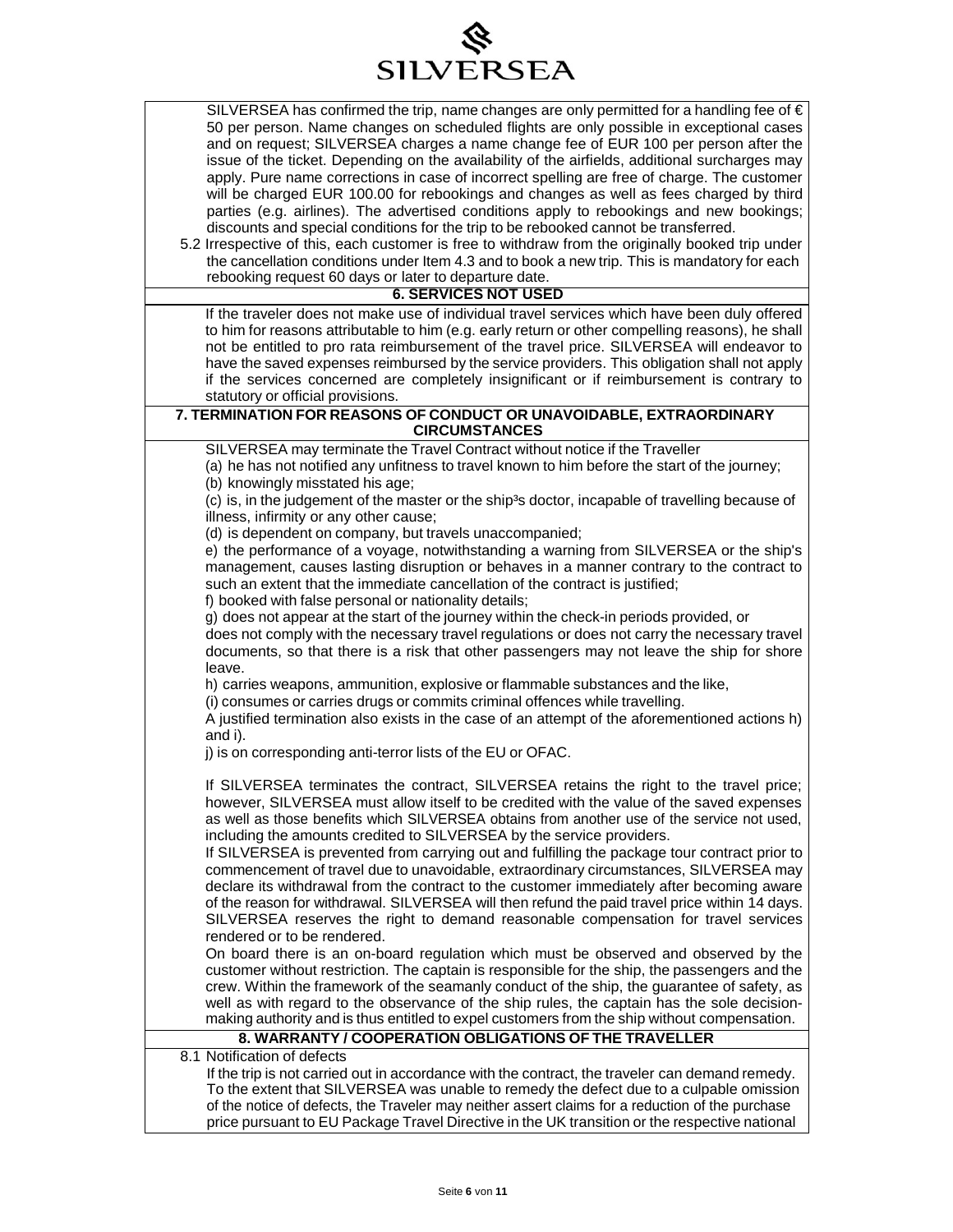

| law statutes, in your country where the travel modules are offered, nor claims for damages        |
|---------------------------------------------------------------------------------------------------|
| pursuant to damage of tort definition or the respective national law statutes, in your country    |
| where the travel modules are offered. Insofar as the notice of defects is not recognizably futile |
| or unreasonable for other reasons, the traveler can immediately notify the tour quide at the      |
| holiday destination of this.                                                                      |

or on board the vessel. If a tour guide is not available on site, the customer may notify SILVERSEA of any travel defects at its registered office. The customer will be informed about the availability of the tour guide or of SILVERSEA in the service description, at the latest, however, with the travel documents. The tour guide shall be instructed to remedy the situation as far as this is possible. However, it is not authorized to recognize claims of the traveler. The customer can demand a reduction of the travel price corresponding to the reduced performance (i.e. reduction §651 m BGB or the respective national law statutes, in the country where the travel modules are offered) if, despite his request for remedy (see 8.1.), travel services or substitute services accepted by him were not provided in accordance with the contract.

#### 8.2 Deadline prior to termination

If a customer wishes to terminate the travel contract in accordance with EU Package Travel Directive in the UK transition or the respective national law statutes, in your country where the travel modules are offered, due to a deficiency in travel of the type described in EU Package Travel Directive in the UK transition or the respective national law statutes, in the country where the travel modules are offered, insofar as it is substantial, he must first set SILVERSEA a reasonable deadline for remedial action. This only does not apply if remedy is refused by SILVERSEA or if immediate remedy is necessary. If the tour is then significantly impaired as a result of the non-contractual provision of services, the customer may terminate the package tour contract. If the contract is cancelled thereafter, the customer shall retain the right to repatriation if the contract included repatriation. SILVERSEA shall bear the additional costs of the return transport. Cases of unforeseeable, extraordinary circumstances which do not affect any travel services provided by SILVERSEA do not entitle the customer to withdraw from the package travel contract free of charge.

The customer's request for remedy may also be addressed directly to SILVERSEA: Silversea Cruises (UK) Ltd. (3 The Heights, Brooklands, Weybridge, Surrey, KT13 0NY, United Kingdom) [http://www.silversea.com](http://www.silversea.com/) Tel: +4969-222212283 Mail: [EU.GSA@silversea.com](mailto:EU.GSA@silversea.com)

Authorized recipient and representative:

Silversea Cruises Ltd. Frankfurt Branch: Amelia-Mary-Earhart Straße 8 in 60549 Frankfurt, Phone: +49 (0)69 920-399340 [Mail:frankfurt@silversea.com](mailto:frankfurt@silversea.com)

The customer must note that in the case of reports to his travel agent outside his opening hours, a direct transfer to SILVERSEA for the speedy processing of the remedy request is not guaranteed.

If SILVERSEA culpably violates obligations arising from the package travel contract, SILVERSEA shall be obliged to compensate the customer for the resulting damage (based on EU package Travel Directive in the UK transition or the respective national law statutes, in the country where the travel modules are offered). If the journey is thwarted or considerably impaired as a result, the customer may, if he has demanded unsuccessful remedy (see 8.1.), also demand reasonable compensation in money for the useless holiday time spent.

#### 8.3 Loss of baggage, damage to baggage and delay of baggage

SILVERSEA strongly recommends that damage or delays in delivery during air travel be reported immediately to the responsible airline at the airport by means of a Property Irregularity Report (P.I.R.). Airlines usually refuse refunds if the damage report has not been completed. In case of damage to luggage, the damage report must be submitted within seven days and in case of delay within 21 days of delivery. Otherwise, the loss, damage or misrouting of baggage must be reported to the tour guide or the local representative of SILVERSEA. Damage to or loss of luggage during embarkation or disembarkation must be reported immediately. The customer is obliged to notify SILVERSEA or its agents in writing. If cabin baggage is visibly damaged, the customer must notify SILVERSEA of the damage immediately, at the latest, however, at the time of disembarkation. In the case of other, externally recognizably damaged luggage, which has been transported by the on-board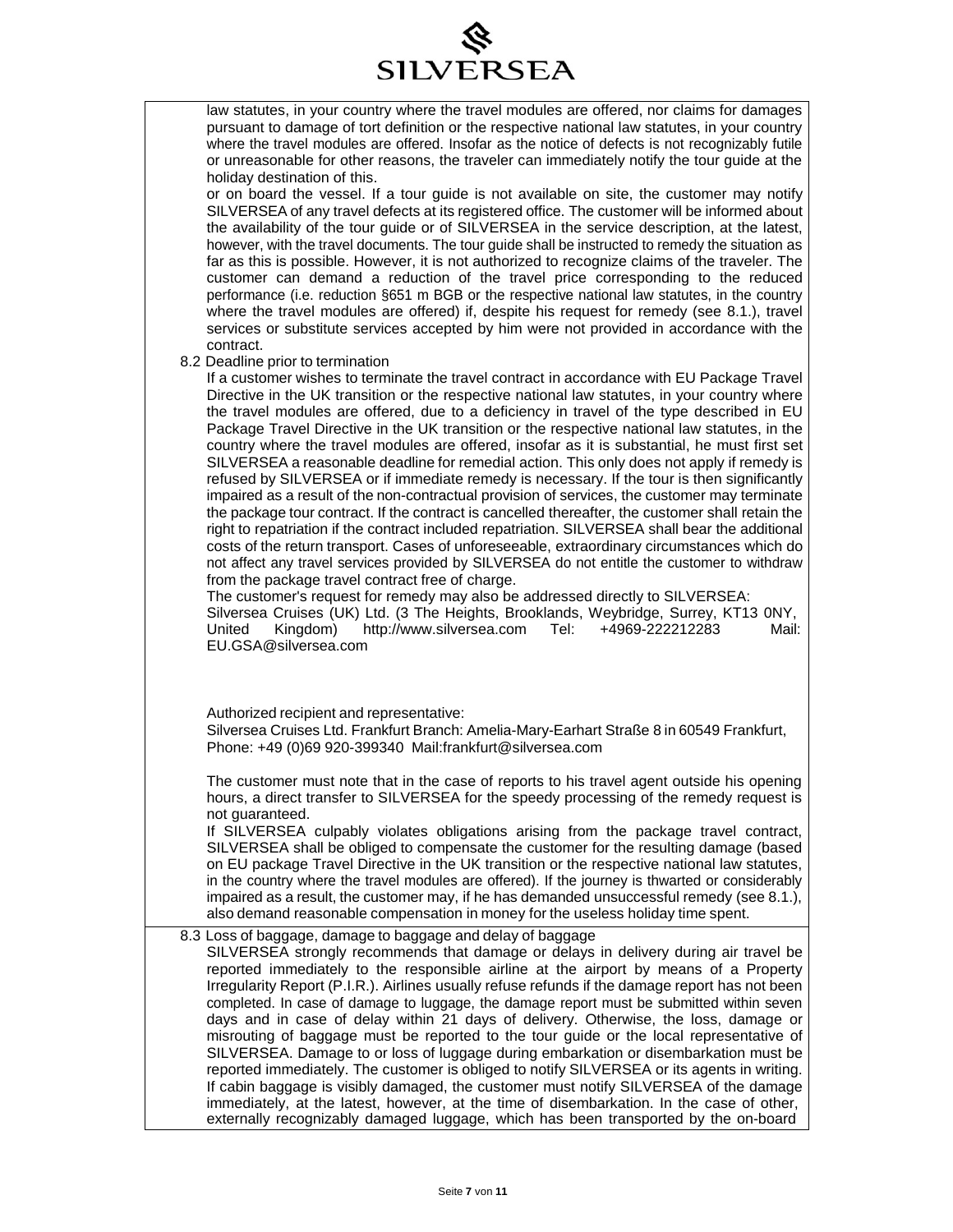

| personnel or stored for the customer, the customer must report the damage as soon as it is<br>handed back to him. If the damage is not externally visible, the report must be made no later<br>than 15 days after disembarkation, handover or the time at which handover was scheduled.<br>The carriage, stowage and handling of the passenger <sup>3</sup> s own luggage on board shall always<br>be at the passenger <sup>3</sup> s own risk. Cabin luggage damage is limited to a maximum liability<br>amount of 2,250 units of account (unit of account is the special drawing right of the<br>International Monetary Fund). The amount shall be converted into Euro according to the value<br>of the Euro in relation to the Special Drawing Right (see here), per customer and per trip,<br>insofar as damage was neither intentionally nor grossly negligently caused by SILVERSEA.<br>The limitation of liability shall also apply insofar as SILVERSEA is responsible for any damage<br>incurred by the customer solely due to the fault of a service provider. In the event of loss of<br>or damage to mobility equipment or other special equipment used by a passenger with<br>reduced mobility, SILVERSEA shall reimburse the replacement value of the equipment<br>concerned or, if applicable, the repair costs. (i.e implementation of the EU Regulation |
|--------------------------------------------------------------------------------------------------------------------------------------------------------------------------------------------------------------------------------------------------------------------------------------------------------------------------------------------------------------------------------------------------------------------------------------------------------------------------------------------------------------------------------------------------------------------------------------------------------------------------------------------------------------------------------------------------------------------------------------------------------------------------------------------------------------------------------------------------------------------------------------------------------------------------------------------------------------------------------------------------------------------------------------------------------------------------------------------------------------------------------------------------------------------------------------------------------------------------------------------------------------------------------------------------------------------------------------------------------------------------|
| 392/2009 or the respective national law statutes, in your country where the travel modules<br>are offered).                                                                                                                                                                                                                                                                                                                                                                                                                                                                                                                                                                                                                                                                                                                                                                                                                                                                                                                                                                                                                                                                                                                                                                                                                                                              |

#### **9. LIMITATION OF LIABILITY**

9.1 The contractual liability of SILVERSEA for damages that do not result from injury to life, body or health (including liability for injury before, - in addition to, - or after contractual obligations) is limited to three times the tour price,

insofar as damage to the customer is caused neither intentionally nor by gross negligence or insofar as SILVERSEA is responsible for any damage incurred by the customer solely due to the fault of a service provider. Any further claims based on international agreements shall remain unaffected by this limitation of liability.

For all claims for damages against SILVERSEA based on tort, which are not based on intent or gross negligence, the liability for property damage is limited to three times the travel price. These maximum liability sums apply per customer and trip.

Any further claims based on international agreements shall remain unaffected by this limitation of liability.

9.2 If SILVERSEA is appointed as a contractual shipowner, liability shall be governed by the special international conventions or statutory provisions based on such conventions. (Carriage by sea is subject to the liability provisions of the Athens Convention 1974 and the Protocol thereto 2002 as well as the IMO Reservation and the IMO Guidelines for the Implementation of the Athens Convention, which have been implemented in the European Community by Directive 392/2009 for the Carriage of Passengers by Sea. The exact limits of liability can be found here. The provisions of this paragraph shall not apply only if the provisions referred to in point 9.1 lead to a lesser claim on SILVERSEA. In this context, SILVERSEA draws attention to the following points in connection with the liability provisions for sea transport:

In the event of death and personal injury as a result of a shipping event, SILVERSEA shall irrespective of the existence of a claim for damages - make an advance payment within 15 days of the determination of the person entitled to damages which is sufficient to cover the immediate economic needs and in reasonable proportion to the damage suffered. In the event of death, the payment shall be at least €21,000. The advance payment expressly does not constitute recognition of liability. This can be offset against any compensation payments to be made. It must be returned to SILVERSEA if the recipient of the advance payment was not entitled to compensation pursuant to Article 6(2) of Regulation (EC) No 392/2009.

The liability of SILVERSEA for the loss of and damage to luggage, mobility aids and other special medical equipment used by customers and/or their fellow passengers with reduced mobility is excluded if the customer and/or fellow passenger does not notify SILVERSEA of the damage at the latest at the time of disembarkation or at the latest 15 days after disembarkation in the case of damage which is not recognisable. A written notification is not required if both parties have already jointly determined the damage within the period.

c) SILVERSEA is not liable for damage to or loss of personal equipment or valuables (e.g. money, important documents, precious stones, jewellery, works of art, dentures, photo and film cameras, smartphones, notebooks and tablet PCs including accessories, etc.).) due to theft, other loss or other extreme influences, which are not attributable to intentional or grossly negligent conduct on the part of SILVERSEA, unless they were deposited for safekeeping during transport, e.g. in the reception safe.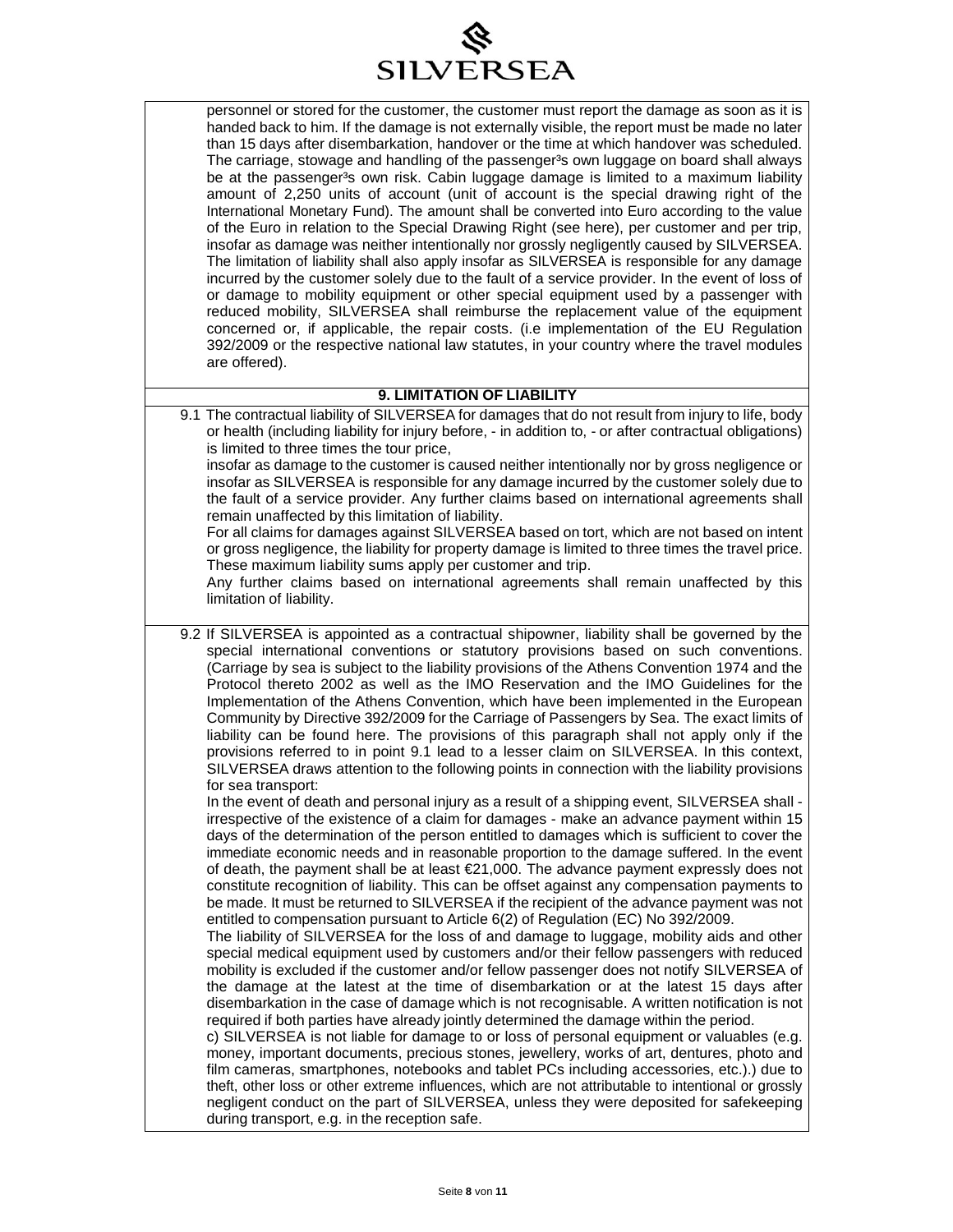# SILVERSEA

| 9.3 SILVERSEA is expressly not liable for service disruptions, personal injury and material<br>damage in connection with services which are merely brokered as third-party services (e.g.       |
|-------------------------------------------------------------------------------------------------------------------------------------------------------------------------------------------------|
| excursions, sports events, visits to the theatre, exhibitions, transport services to and from the                                                                                               |
| advertised place of departure and destination), all third-party services are clearly and                                                                                                        |
| identifiably marked as such and are therefore not part of the travel service to be provided by<br>SILVERSEA within the scope of the travel contract.                                            |
| 9.4 SILVERSEA has compiled an extensive shore excursion programme for the customer which                                                                                                        |
| is offered exclusively by carefully selected local organizers of the respective destination                                                                                                     |
| (port). SILVERSEA is responsible for arranging these shore excursions, which are not                                                                                                            |
| organized, monitored or controlled by SILVERSEA. The shore excursion programme is<br>provided by local tour operators who work independently of SILVERSEA. Organizers of shore                  |
| excursions plan these in accordance with the lay times of the ship. SILVERSEA carries out                                                                                                       |
| the mediation of such external services as a pure service for the customer, but SILVERSEA                                                                                                       |
| is liable for errors in the mediation.                                                                                                                                                          |
|                                                                                                                                                                                                 |
| 9.5 Air carriage owed as part of a package tour is subject to the liability provisions of the Montreal<br>Convention of 1999, as amended by Regulation (EC) No 889/2002.                        |
| 9.6 SILVERSEA recommends that customers take out travel accident and luggage insurance in<br>their own interest.                                                                                |
| 10. LIMITATION PERIOD -INFORMATION ON CONSUMER DISPUTE SETTLEMENT                                                                                                                               |
| All contractual claims of the customer shall become statute-barred after two years.<br>10.1                                                                                                     |
| The claims for damages under maritime law due to death, damage to body or luggage                                                                                                               |
| become statute-barred after two years. Claims arising from tort shall become statute-barred<br>within three years unless they also arise under the provisions of the UK Commercial Code         |
| on maritime liability.                                                                                                                                                                          |
| The limitation period begins on the day on which the trip should end according to the<br>10.2                                                                                                   |
| contract. If the last day of the period falls on a Sunday, a public holiday recognized by the                                                                                                   |
| state at the place of declaration or a Saturday, the next working day shall take the place of<br>such a day.                                                                                    |
| If negotiations between the customer and SILVERSEA concerning the claim or the<br>10.3                                                                                                          |
| circumstances justifying the claim are pending, the statute of limitations shall be suspended                                                                                                   |
| until the customer or SILVERSEA refuses to continue the negotiations. The limitation period<br>shall commence at the earliest three months after the end of the suspension.                     |
| SILVERSEA operates a modern, fast and fair complaints management system. This<br>10.4                                                                                                           |
| is attainable for its customers under guestrelationsuk@silversea.com. SILVERSEA does not                                                                                                        |
| take part in a consumer dispute settlement. If a consumer dispute resolution would become                                                                                                       |
| obligatory for SILVERSEA after printing of these trading conditions, SILVERSEA informs the<br>consumers about it in suitable form. SILVERSEA refers to the European Online Dispute              |
| Resolution Platform for all contracts concluded in electronic legal transactions.                                                                                                               |
| 11. OBLIGATIONS TO PROVIDE INFORMATION ON THE IDENTITY OF THE CARRIER                                                                                                                           |
| UNDERTAKING PERFORMING THE CONTRACT                                                                                                                                                             |
| The EU regulation on informing passengers of the identity of the operating airline obliges                                                                                                      |
| SILVERSEA to inform the customer of the identity of the operating airline of all air transport<br>services to be provided within the scope of the booked journey at the time of booking. If the |
| operating airline has not yet been determined at the time of booking, SILVERSEA is obliged                                                                                                      |
| to inform the customer of the airline or airlines that will probably operate the flight. As soon                                                                                                |
| as SILVERSEA knows which airline will operate the flight, SILVERSEA will inform the                                                                                                             |
| customer. If the airline named to the customer as the operating airline changes, SILVERSEA                                                                                                      |
| will inform the customer of the change. SILVERSEA will immediately take all reasonable steps                                                                                                    |
| to ensure that the customer is informed of the change as soon as possible. The list of airlines<br>banned from EU operations is available on the following website:                             |
| http://ec.europa.eu/transport/modes/air/safety/air-ban/index_de.htm                                                                                                                             |
| 12. PASSPORT, VISA AND HEALTH REQUIREMENTS                                                                                                                                                      |
| The customer shall be informed about the entry regulations in the travel catalogue,<br>12.1                                                                                                     |
| in the travel advertisement, or in the Internet presence, in the online travel advertisements                                                                                                   |
| and in the "Useful Information" in the travel catalogue or online, prior to the conclusion of<br>the contract. He must observe the necessity of carrying valid identity documents, in           |
| particular a valid machine-readable passport (ePassport) and its period of validity. As a                                                                                                       |
| general rule, every passenger must carry a valid passport on the respective trip, which must                                                                                                    |
| be valid for at least 6 months after the end of the trip. On all journeys which exclusively call                                                                                                |
| at ports in the EU as well as in Norway and Iceland, German citizens only require an                                                                                                            |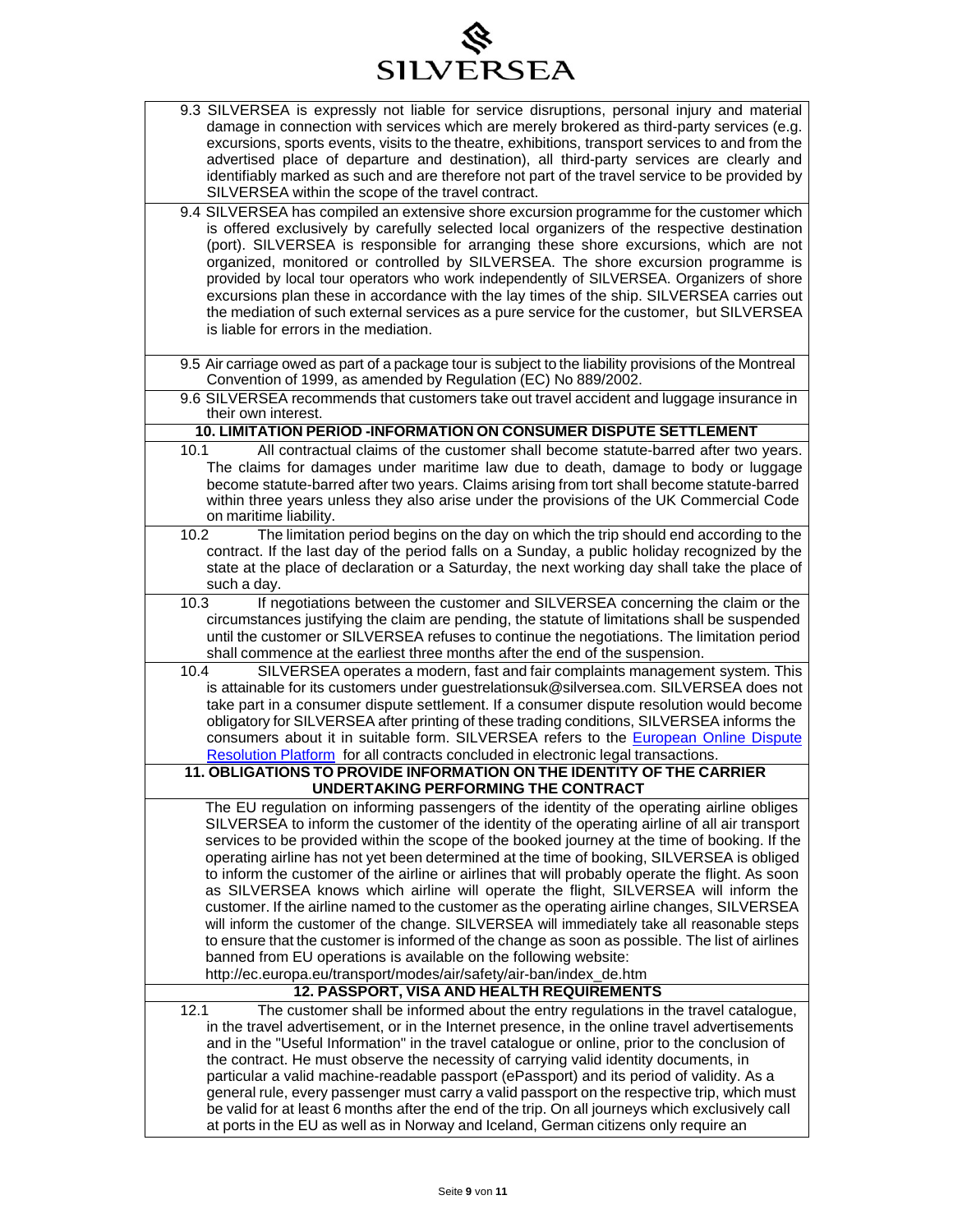### ◈ SILVERSEA

| require a children's passport (see "Useful Information") for all trips to ports in the EU,                                                                                                |
|-------------------------------------------------------------------------------------------------------------------------------------------------------------------------------------------|
|                                                                                                                                                                                           |
| Norway and Iceland up to the age of 14, otherwise a machine-readable passport<br>(ePassport) which is valid for at least 6 months after the end of the trip. The entry of the             |
| child in the passport of a parent or guardian is no longer sufficient.                                                                                                                    |
| 12.2<br>SILVERSEA offers the trips in this travel catalogue or the corresponding website                                                                                                  |
| inall European EEA countries, SILVERSEA will therefore inform its local customers about                                                                                                   |
| theprovisions of passport, visa and health regulations for the respective travel countries                                                                                                |
| of the cruise or trip prior to conclusion of the contract and about any changes to such                                                                                                   |
| provisions prior to commencement of the trip. This information can also be arranged by                                                                                                    |
| the mediating travel agency due to its own legal obligation (i.e. §651v Abs.1 Satz 1 BGB or<br>the respective national law statutes, in the country where the travel modules are offered) |
| and should be documented by this. SILVERSEA provides further information via its                                                                                                          |
| website and in the                                                                                                                                                                        |
| booking systems by accessing suitable databases.                                                                                                                                          |
| The customer is responsible for retrieving the further information suitable for him<br>12.3                                                                                               |
| untildeparture, obtaining and carrying the travel documents required by the authorities, any                                                                                              |
| necessary vaccinations and compliance with customs and foreign exchange regulations. Any                                                                                                  |
| disadvantages resulting from non-compliance with these regulations, e.g. the payment of                                                                                                   |
| withdrawal costs or official fines, shall be borne by the customer. This shall not apply if                                                                                               |
| SILVERSEA or the travel agent has failed to provide adequate or incorrect<br>information.                                                                                                 |
| SILVERSEA shall not be liable for the timely issue and receipt of necessary visas<br>12.4                                                                                                 |
| bythe respective diplomatic representation if the customer has commissioned SILVERSEA                                                                                                     |
| withthe procurement, unless SILVERSEA has culpably breached its own obligations.                                                                                                          |
|                                                                                                                                                                                           |
| 12.5. For all cruises, travelers are required to provide proof of appropriate and complete                                                                                                |
| vaccination (for more information, please click here https://www.silversea.com/health-                                                                                                    |
| and-travel-notice.html ) against Covid-19 at the time of embarkation. Guests who are                                                                                                      |
| unable to provide this proof will be denied embarkation. The trip is then considered as not<br>started (No Show) with all legal consequences.                                             |
|                                                                                                                                                                                           |
| 13. DATA PROTECTION/RIGHT TO OBJECT TO ADVERTISING                                                                                                                                        |
| The personal data provided by the customer to SILVERSEA will be electronically                                                                                                            |
| processed, stored and used to the extent necessary for the execution of the contract, for                                                                                                 |
| the processingof the trip, for customer support or for the fulfilment of statutory provisions.                                                                                            |
| In addition, if the customer has agreed to this, the data will be used for market research                                                                                                |
|                                                                                                                                                                                           |
| purposes and to send current information and offers. SILVERSEA processes the booking                                                                                                      |
| order on the basis of the GDPR, taking into account the applicable data protection                                                                                                        |
| regulations. The customer has theright to object to this further use of data at any time or to                                                                                            |
| revoke the consent given for the aforementioned purposes at any time. For this purpose,                                                                                                   |
| the customer shall contact Silversea Cruises, data protection officer, address Frankfurt, by                                                                                              |
| e-mail to dpo@silverseacruises.com or by post to Silversea Cruises. The customer can find<br>details<br>the<br><b>SILVERSEA</b><br><b>DATAPROTECTION</b><br>DECLARATION.<br>more<br>in    |
| https://www.silversea.com/privacy-policy.html                                                                                                                                             |
|                                                                                                                                                                                           |
| 14. CHOICE OF LAW / PLACE OF JURISDICTION / GENERAL CLAUSE                                                                                                                                |
| 14.1<br>Unless otherwise stipulated for the benefit of the customer in regulations or                                                                                                     |
| international conventions which are mandatory for the travel contract, the entire                                                                                                         |
| contractual                                                                                                                                                                               |
| and legal relationship between SILVERSEA and the customer shall be governed                                                                                                               |
| exclusivelyby UK law.<br>Complaints against SILVERSEA shall be brought before the competent local and<br>14.2                                                                             |
| factual courts for the registered office of SILVERSEA CRUISES Ltd. Weybridge -London,                                                                                                     |
| unless mandatory statutory provisions or international agreements stipulate otherwise.                                                                                                    |
| The place of jurisdiction for actions brought by SILVERSEA against customers or<br>14.3                                                                                                   |
| contractual partners of the travel contract who are merchants, legal entities under public                                                                                                |
| or private law or persons who have their place of residence or habitual abode abroad, or                                                                                                  |
| whoseplace of residence or habitual abode is unknown at the time the action is brought,                                                                                                   |
| shall be<br>the registered office of SILVERSEA Cruises in Weybridge - London /UK.                                                                                                         |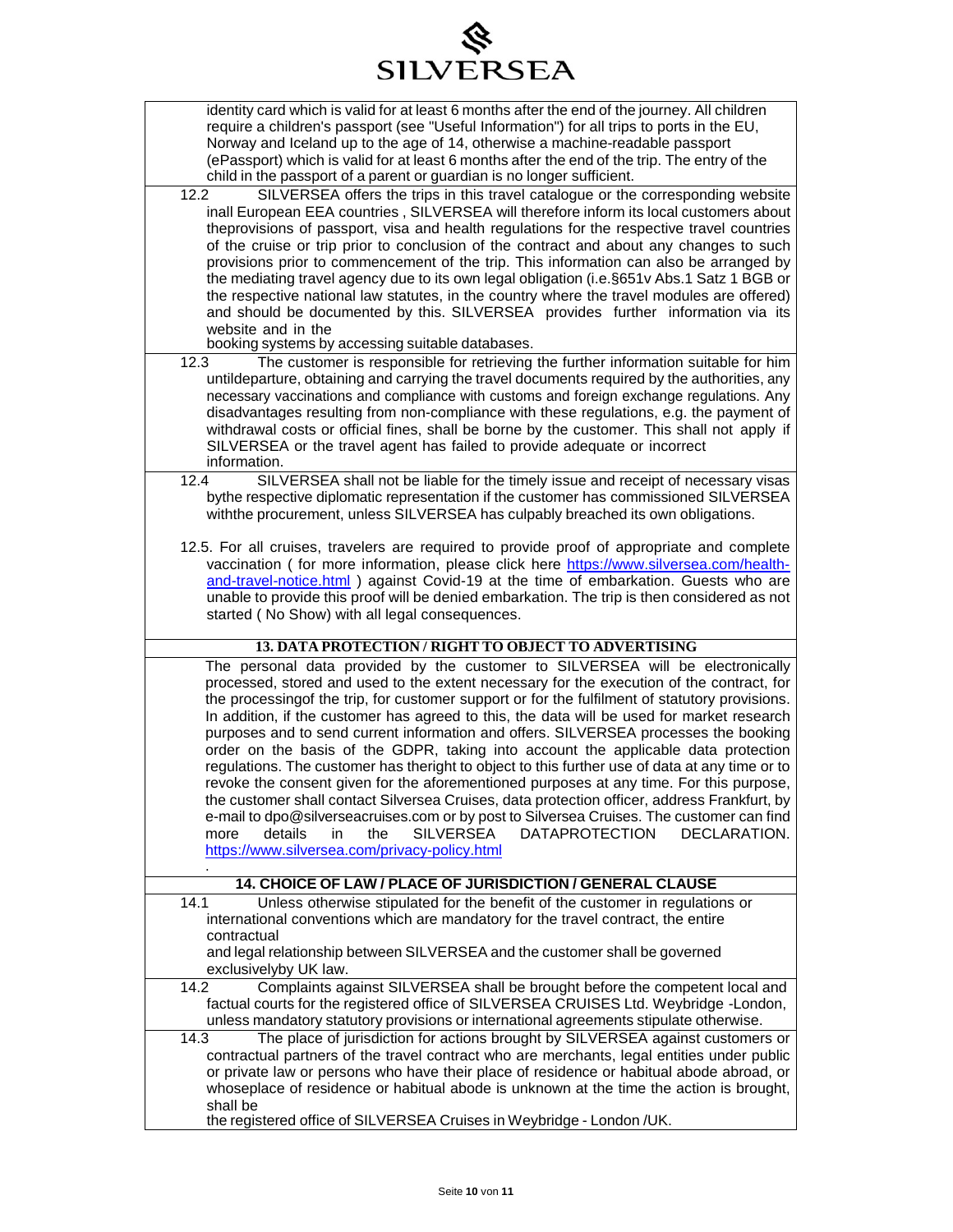

| 14.4   | The invalidity of individual provisions of the travel contract and/or these               |
|--------|-------------------------------------------------------------------------------------------|
| travel |                                                                                           |
|        | conditions shall not result in the invalidity of the entire travel contract or the entire |
|        | travelconditions.                                                                         |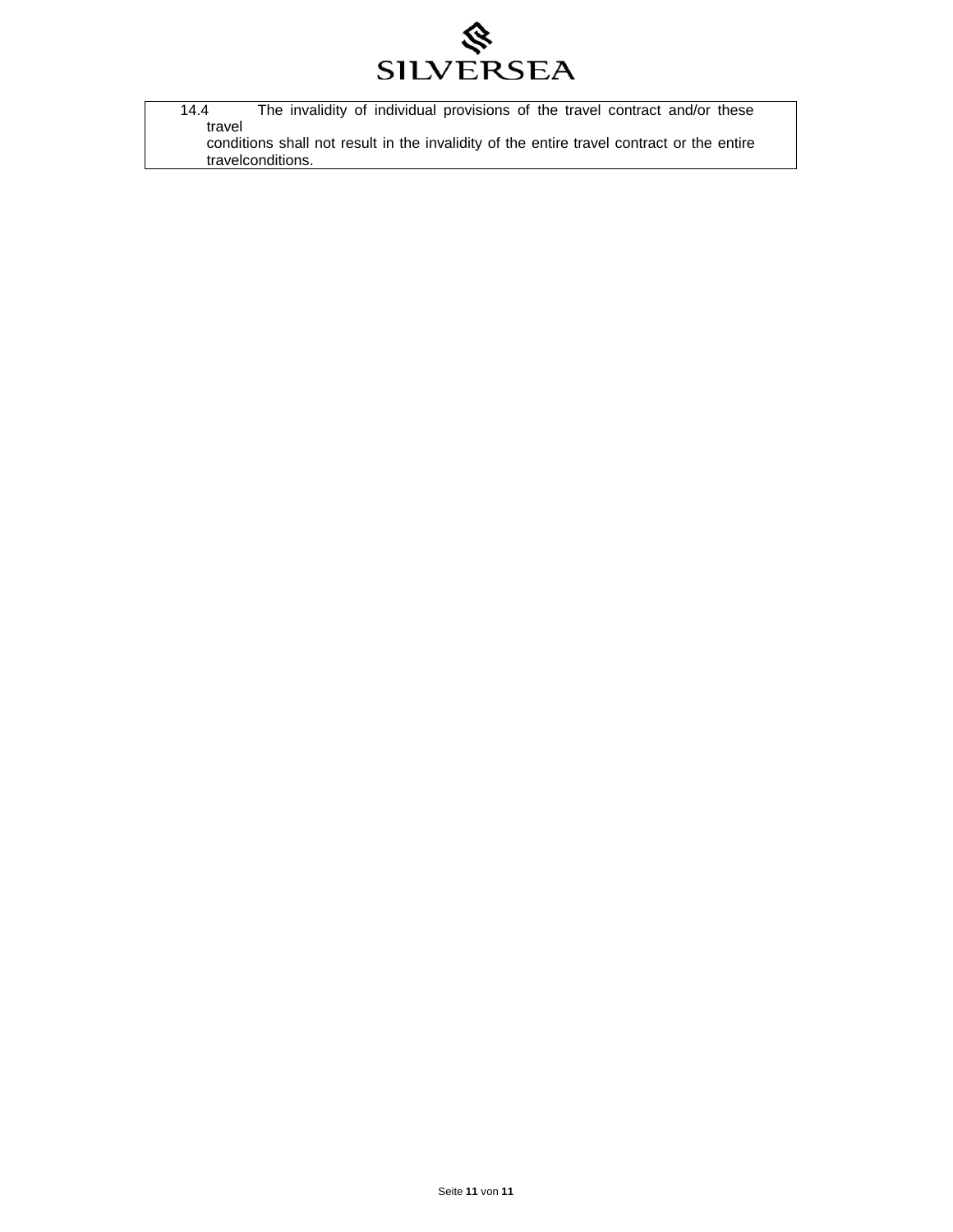

#### The tour operator is:

Silversea Cruises (UK) Ltd. (3 The Heights, Brooklands, Weybridge, Surrey, KT13 0NY, United Kingdom) [http://www.silversea.com](http://www.silversea.com/)

Authorised recipient and representative:

Silversea Cruises Ltd. Frankfurt Branch: Amelia-Mary-Earhart Straße 8 in 60549 Frankfurt, Phone: +49 (0)69 920-399340 [Mail:frankfurt@silversea.com](mailto:frankfurt@silversea.com)

Insolvency bonding: **VERSICHERER:**

For insured persons with residency in Europe including EEA states:

**International Passenger Protection Ltd. via Liberty Mutual Insurance Europe S.E.** 22-26 Station Road, West Wickham Leudelange<br>
Kent BR4 0PR<br>
Croßherzog United Kingdom<br>Fax: +44 (0)20 8776 3751 E-Mail: [info@ipplondon.co.uk](mailto:info@ipplondon.co.uk)

5-7 rue Leon Laval, L-3372 Großherzogtum Luxemburg

Registernummer B232280

For insured persons with residency in Switzerland : **International Passenger Protection Ltd. über Liberty Managing Agency Limited** 22-26 Station Road, West Wickham London EC3M 3AW<br>
Kent BR4 0PR<br>
United Kingdom Kent BR4 0PR United Kingdom Fax: +44 (0)20 8776 3751 Email: [info@ipplondon.co.uk](mailto:info@ipplondon.co.uk)

20 Fenchurch Street Registernummer 03003606

#### **The main rights of customers/travellers under Directive (EU) 2015/2302 are set out below:**

Form for informing the traveller of a package tour in accordance with EU Package Travel Directive

The combination of travel services offered to you is a package tour within the meaning of Directive (EU) 2015/2302.

You can therefore take advantage of all the EU rights that apply to package travel. Silversea Cruises (UK) Ltd. is fully responsible for the proper execution of the entire package.

In addition, Silversea Cruises (UK) Ltd. has the statutory security to repay your payments and, if the transport is included in the package, to secure your return transport in the event of its insolvency. Main rights under Directive (EU) 2015/2302:

- Passengers will receive all essential information about the package prior to the conclusion of the package travel contract.

- At least one contractor is always liable for the proper provision of all travel services included in the contract.

- Travellers receive an emergency telephone number or contact details of a contact point where they can contact the tour operator or travel agency.

- Travellers may transfer the package to another person within a reasonable time and possibly at additional cost.

- The price of the package may only be increased if certain costs (e.g. fuel prices) increase and if this is expressly provided for in the contract, and in any event no later than 20 days before the package commences. If the price increase exceeds 8% of the package price, the traveller may withdraw from the contract. If a tour operator reserves the right to a price increase, the traveller has the right to a price reduction if the corresponding costs are reduced.

- Travellers may withdraw from the contract without paying a cancellation fee and will receive full reimbursement of all payments if any of the essential elements of the package other than the price is